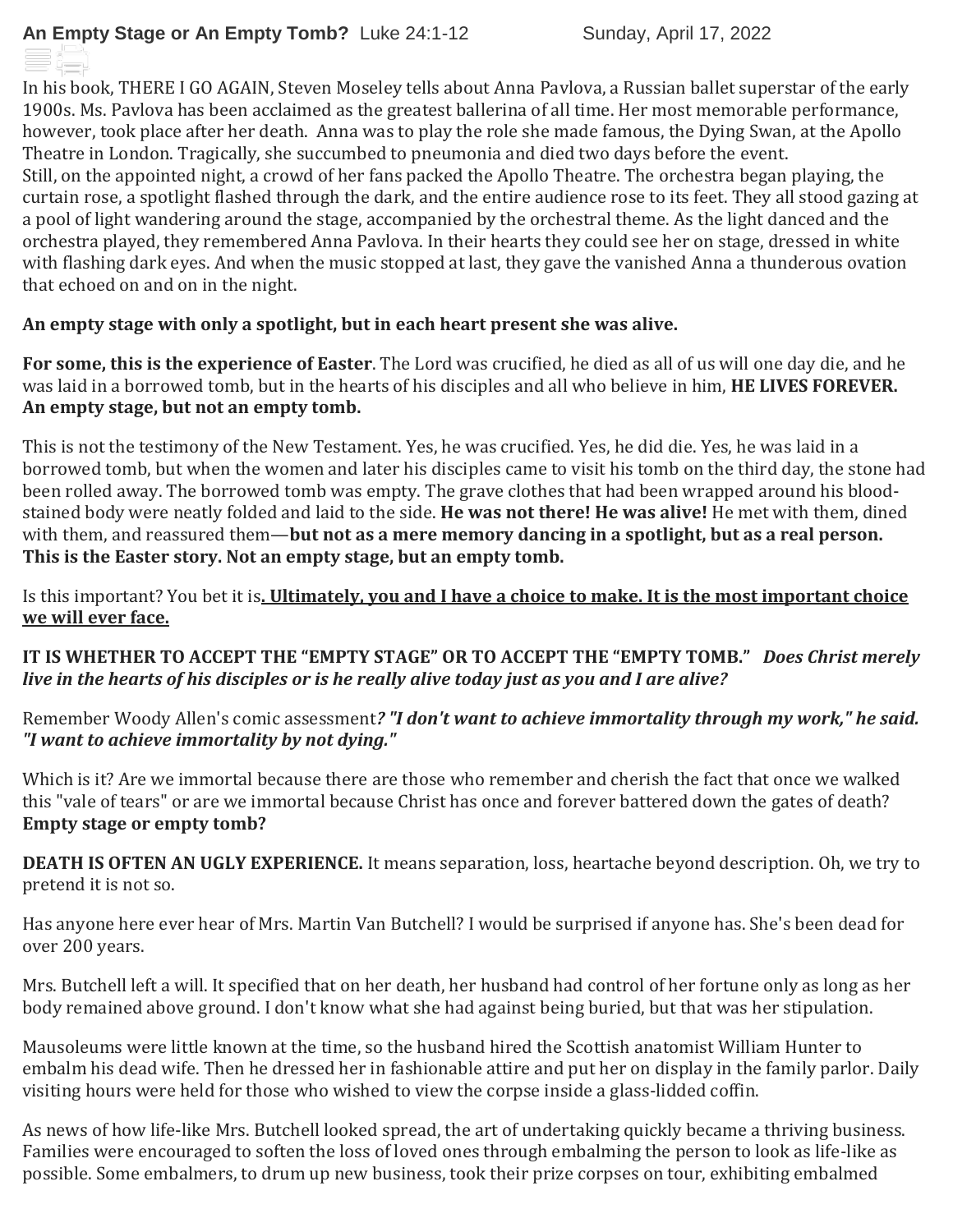bodies in the windows of barbershops, in public halls, and at county fairs so that rural folk could get a glimpse of the latest in funeral treatment**. And the public was duly impressed.**

**We disguise death in many ways**. *WITH OUR LANGUAGE WE DISCRIBE DEATH IN MANY WAYS*… he passed away, she's gone, mother's no longer with us. We dress the deceased in his finest suit or her prettiest dress. We make use of the embalmer's art. Sometimes we retreat into memories of better days. Anything to keep us from dealing with the finality of death. **DEATH IS UGLY IF EASTER IS MERELY A SPOTLIGHT ON AN EMPTY STAGE**. But if it is about an empty tomb, then death is an entirely different matter**. Indeed, IF "EASTER" IS ABOUT AN "EMPTY TOMB" -- death can be seen in an entirely different light.**

Many of you know of Tony Campolo. He is one of the most entertaining and thought-provoking speakers in America today. Many of you know about his love for his home church, Mount Carmel Baptist Church in West Philadelphia, which happens to be a predominantly black church. Tony Campolo tells about the first funeral he attended at Mount Carmel when he was twenty years old.

Clarence, a college friend of his, had been killed in a subway-train accident. At the beginning of the service, says Tony Campolo, the pastor brilliantly expounded upon what the Bible says about the promise of the resurrection and the joys of being with Christ. Then he came down from the platform and went over to the right side of the sanctuary, where the family of Tony's dead friend was seated in the first three rows. There, he spoke special words of comfort for them.

Then the pastor did a most unusual thing. He went over to the open casket and spoke as though to the corpse. He said, "Clarence! Clarence! There were a lot of things we should have said to you when you were alive that we never got around to saying to you. And I want to say them now."

What followed was a beautiful litany of memories of things that Clarence had done for many people present and for the church. The list recalled how lovingly Clarence had served others without thought of reward. When he had finished, the pastor looked at Clarence's body and said, "Well, Clarence, that's it. I've got nothing else to say except this: Good night, Clarence. Good Night!" And with that he slammed down the lid of the casket as a stunned silence fell over the congregation.

Then a beautiful smile slowly lit up the pastor's face and he shouted, *"And I know that God is going to give Clarence a good morning!"*

With that the choir rose to its feet and started singing, "On that great gettin' up morning we shall rise, we shall rise!" As the choir sang, everyone in the congregation rose to their feet and started singing it with them. "On that great gettin' up morning we shall rise, we shall rise!" There was clapping and crying, but the tears were tears of laughter. "Celebration had broken out in the face of death. Something of a party that is to come had broken into that church...Death had been swallowed up in victory."

*NO EMPTY STAGE, BUT AN EMPTY TOMB. THAT IS THE MESSAGE OF EASTER.* Death has been conquered. AND SO, HAS LIFE. Because of what happened that first Easter Sunday, you and I can **WALK IN FREEDOM & DIGNITY & JOY.** 

**That prince of the pulpit Charles Hadley Spurgeon was walking the streets of London deep in thought when he saw a young street boy.** The lad was carrying an old, bent bird cage. Inside was a tiny field sparrow. Spurgeon stopped the boy and asked him what he was going to do with the bird.

"Well..." the boy said. "I think I'll play with it for a while, and then when I'm tired of playing with it," I think I'll kill it." He made that last comment with a wicked grin.

# **Moved with compassion for the bird, Spurgeon asked, "How much would you sell me that bird for?"**

"You don't want this bird, mister," the boy said with a chuckle. "It's just a bleeding field sparrow." But then he saw the old gentleman was serious.